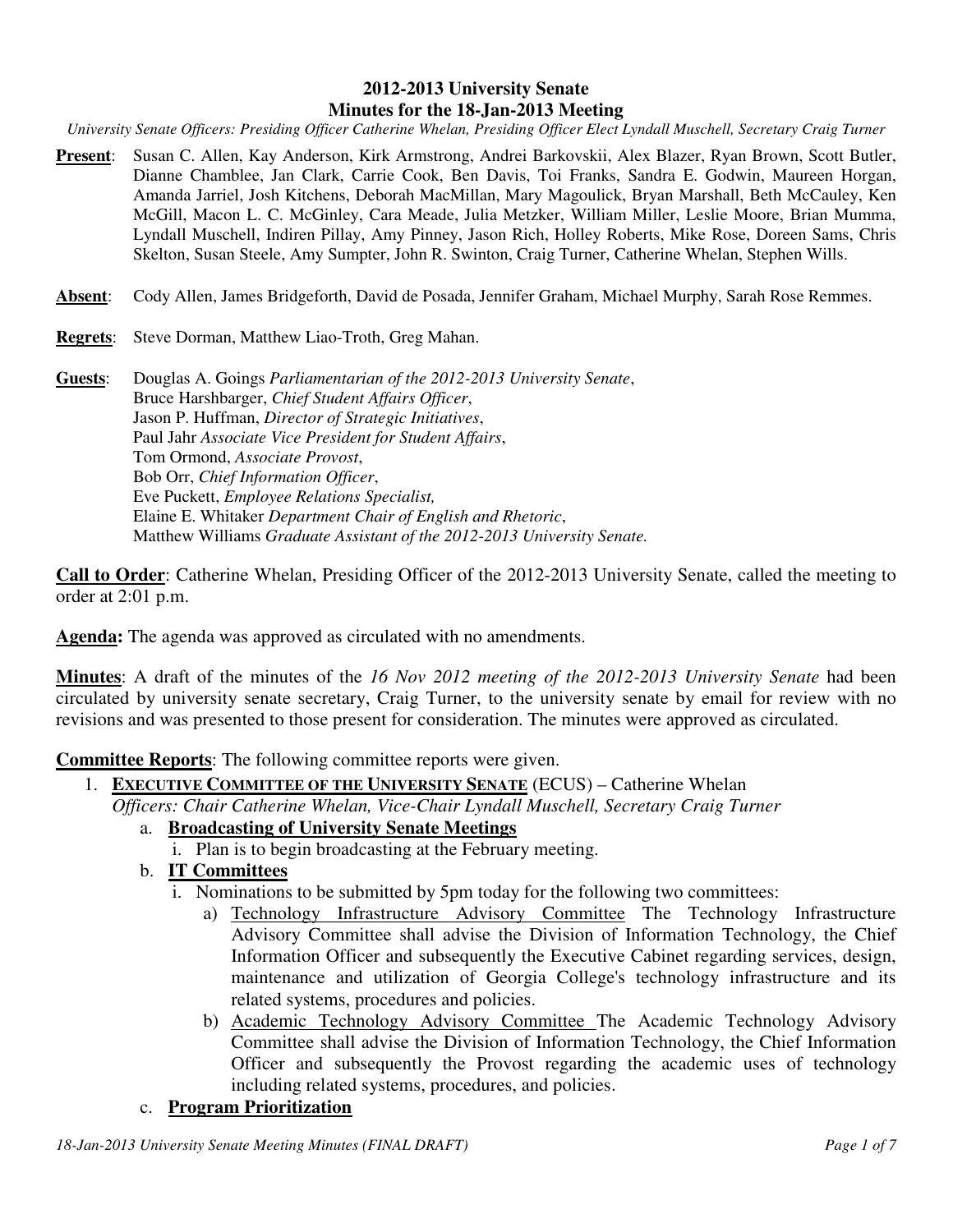- i. Thanks to all those who participate in the workshops yesterday and today.
- ii. Encourage everyone to engage in the prioritization process as appropriate.
- d. **Faculty Compensation Philosophy**
	- i. Working to identify an external consultant to work on a faculty compensation philosophy.
	- ii. I participated in a 90 minute teleconference in late December.
	- iii. Provost's office will provide more details.

# e. **Elections for 2013-14 University Senate**

- i. Elected Faculty Senators election results from academic units due to ECUS on February 1st.
- f. **SCoN Report** Lyndall Muschell will provide the Subcommittee on Nominations (SCoN) report. 2. .**SUBCOMMITEE ON NOMINATIONS** (SCoN) – Lyndall Muschell
	- *Officers: Chair Lyndall Muschell, Secretary Craig Turner, No Vice-Chair position for this committee.*
		- a. **MOTION 1213.CN.003.O**: On behalf of the committee, Lyndall Muschell, SCoN Chair, presented the motion*: To adopt the slate of nominees for 2012-2013 University Senate officers and committees as proposed in the supporting documentation*.
			- i. The supporting documentation for Motion 1213.CN.002.O, accessible in the online motion database, was identified and displayed on the big screen. The proposed revisions to the 2012-2013 university senate committee memberships were reviewed in detail. The supporting documentation provides justification for the revisions.
			- ii. The changes to the slate of nominees to be voted on by the University Senate were described by Lyndall Muschell as follows.
				- Beauty Bragg resigned her position as Elected Faculty Senator and FAPC member effective 1 Jan 2013 as she has a professional leave for the spring 2013 semester. Alex Blazer was elected to complete her term of service as both an Elected Faculty Senator and FAPC member.
				- No other changes were made to committee memberships.
			- iii. **SENATE ACTION**: Motion 1213.CN.003.O was *approved* with no further discussion.

# 3. **CURRICULUM AND ASSESSMENT POLICY COMMITTEE** (CAPC) – Susan Steele

*Officers: Chair Susan Steele, Vice-Chair Julia Metzker, Secretary Cara Meade*

- a. CAPC has two motions for your consideration.
	- i. **MOTION 1213.CAPC.005.C** On behalf of the committee, Susan Steele presented the motion *Approve change of Kinesiology minor name change from "Health Education" to "Community Health".*
		- a) **SUPPORTING DOCUMENTS**: At the time it was presented, this motion had one supporting document entitled "Minor Name Change Proposal" that documented the details of the proposal including rationale as well as the approvals from the department, college, and relevant department and college curriculum committees.
		- b) **DISCUSSION**: A question from the floor seeking the rationale for the name change was offered and a member of the department indicated this was to align the nomenclature of the minor with the nomenclature of the associated major as well as the nomenclature in common use noting that "Community Health" was more reflective of the program than "Health Education."
		- c) **SENATE ACTION**: Motion 1213.CAPC.005.C was *approved* with no further discussion.
	- ii. **MOTION 1213.CAPC.006.C** On behalf of the committee, Susan Steele presented the motion *Approve creation of a Post-Master's certificate for Family Nurse Practitioner to be designated on the graduate's transcript.* Susan Steele indicated that this motion was driven by regulations of nursing accreditation bodies that were requiring these certification qualifications to be documented formally on the transcript. She went on to note that a few (two or three) recent nursing graduates were almost denied certification due to the technicality of not having the certification documentation on their transcripts even though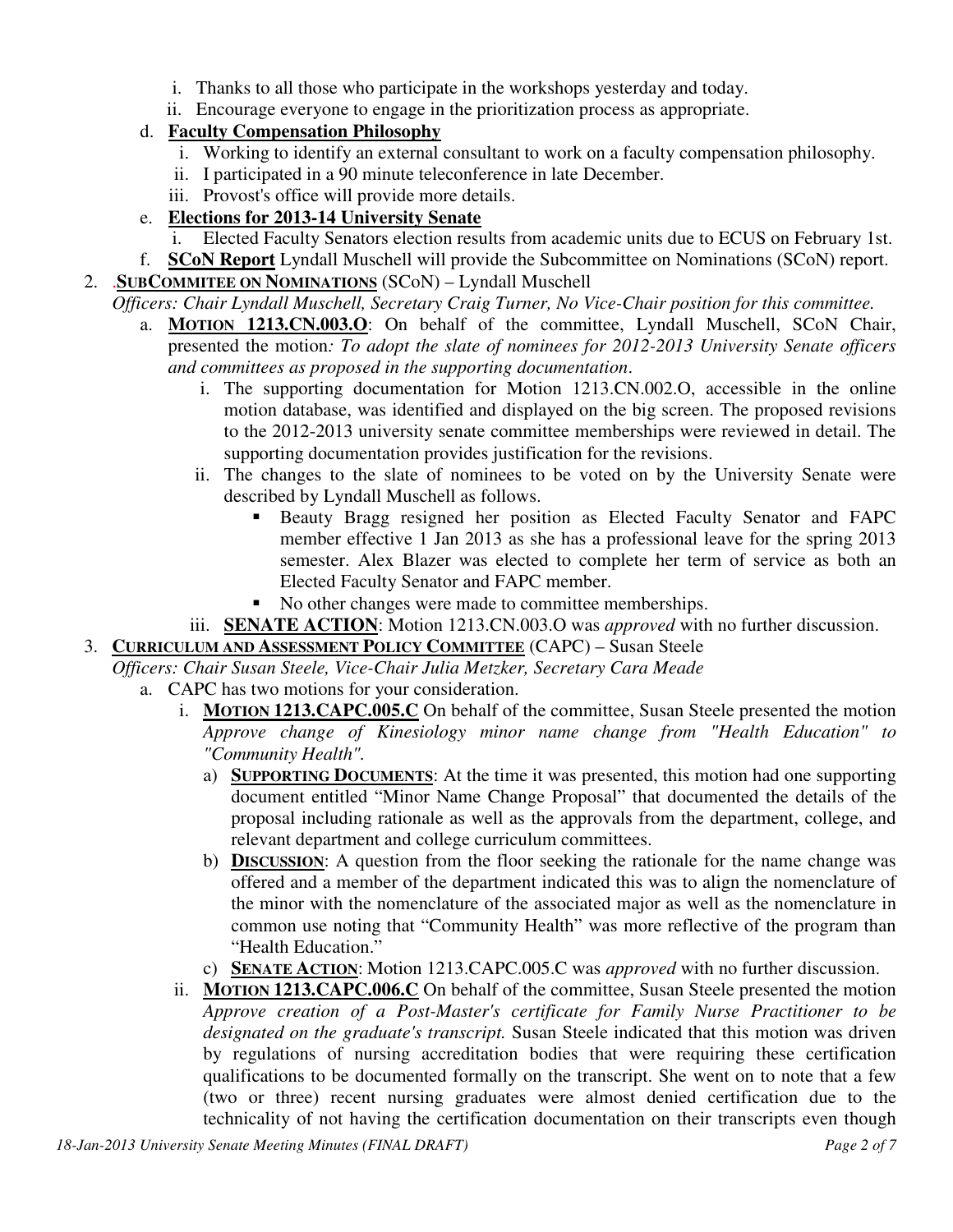these graduates had completed all the formal requirements (course work, standardized testing, field experience, etc.) of the certification.

- a) **SUPPORTING DOCUMENTS**: At the time it was presented, this motion had one supporting document entitled "Post-Masters Certificate for FNP" that documented the details of the proposal including rationale as well as the approvals from the department, college, and relevant department and college curriculum committees.
- b) **CLARIFICATION ON CERTIFICATES**: A clarification was sought from the floor requesting rationale for realizing this as a certificate rather than a degree. Registrar Kay Anderson offered to field the question and indicated that while the term certificate in academe has its origins as an informal tangible document (a piece of paper stock called a certificate) to document the completion of a set of requirements, a certificate is now an accepted and standardized formal academic credential in some disciplines such as nursing.
- c) **SENATE ACTION**: Following this clarification, Motion 1213.CAPC.006.C was *approved* with no further discussion.

# 4. **SUBCOMMITTEE ON CORE CURRICULUM** (SoCC) – John Swinton

- *Officers: Chair John Swinton, Vice-Chair Mary Magoulick, Secretary Kay Anderson*
	- a. SoCC met on January 9, 2013.
		- i. It passed one section for inclusion in the GC1Y offerings: Sci Fi and Philosophy.
		- ii. Dr. Tom Ormond, *Associate Provost*, will oversee the GC1Y and GC2Y sections and act as a *de facto* chair for the courses to provide them with an academic home.
		- iii. SoCC will be developing a new signature sheet for anyone teaching a GC1Y or GC2Y section who desires to change the student learning outcomes for their section. We need to keep track of any such sections for assessment purposes.

## 5. **ACADEMIC POLICY COMMITTEE** (APC) – Bryan Marshall

### *Officers: Chair Bryan Marshall, Vice-Chair Macon McGinley, Secretary John Sirmans*

- a. Some items that we will be discussing at our next meeting:
	- i. **Distance Education Course Review Process** We are trying to formalize the review of all distance education courses. The formal policy comes about as part of the SACS review.
	- ii. **Credit Hour Definition** Again part of the SACS review, we are trying to create a formal definition of what a credit hour means for courses.
	- iii. **Summer Academic Calendar Proposal** We will be discussing a proposal to make the summer sessions equal in length.
	- iv. **Midterm Grades Reporting Proposal** This is a proposal to include a more refined description of the midterm reporting terms, and proposes replacing the "U" grade designating unsatisfactory with the following options:
		- UA Unsatisfactory attendance
		- $\bullet$  UG Unsatisfactory grade(s)
		- UP Unsatisfactory participation
		- UAGP Unsatisfactory, multiple concerns.
- b. **Final Exam Schedule Concerns**: After the formal report, there were concerns from the floor regarding the final exam schedule.
	- i. Concern 1: *Some students experienced overlap in the scheduled times for exams from two different courses for some recent semesters. How can this be the case?* Registrar Kay Anderson fielded this concern, indicating that the final exam schedule is set so that each class meeting time has a designated two-hour-fifteen-minute final exam block and no pair of scheduled final exam blocks intersect (have overlap). Thus, if a student experiences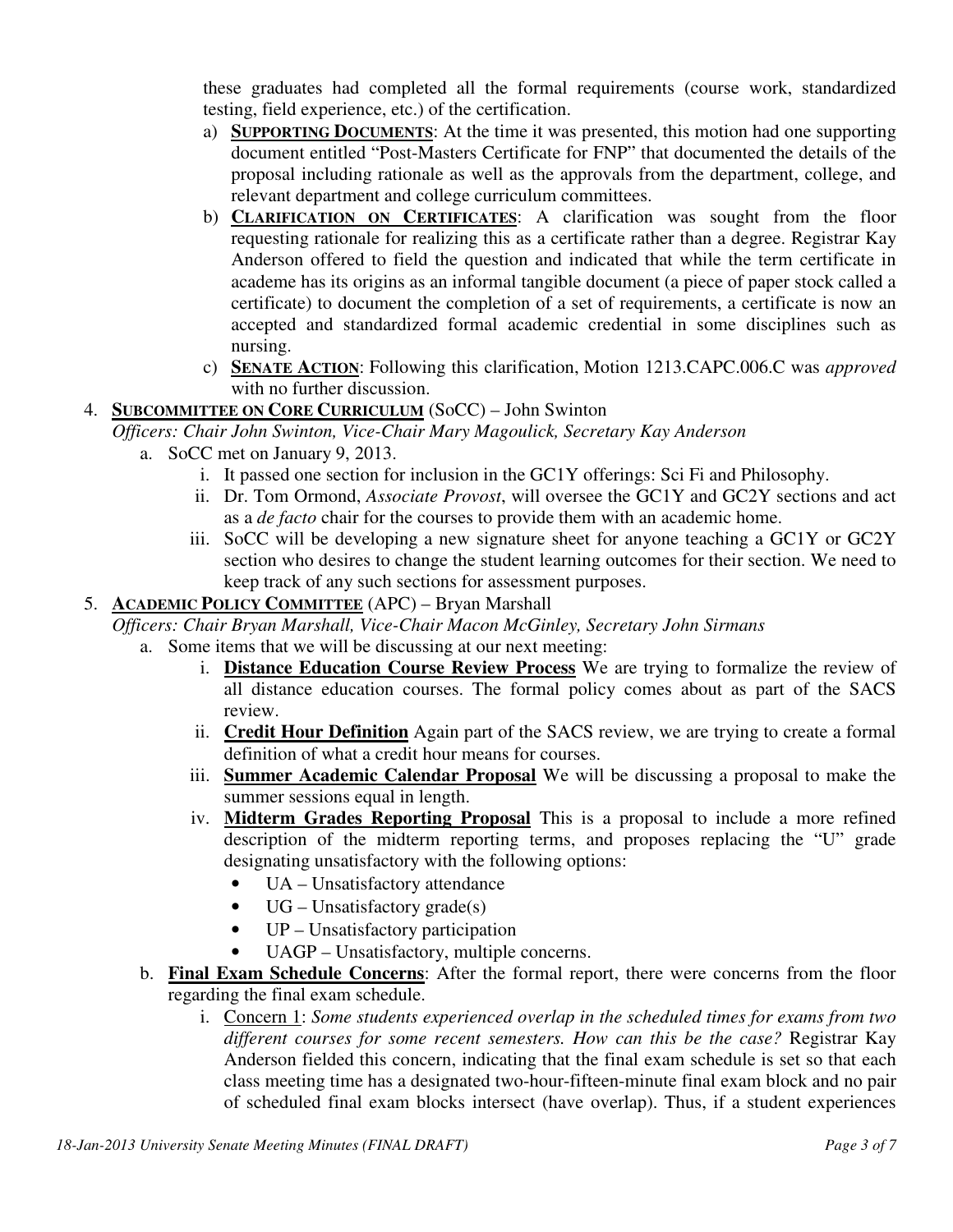overlapping final exam blocks, then it is almost assuredly the case that at least one of the final exam blocks is not being selected in a manner consistent with the posted final exam schedule. If this is the case, please report to the Registrar the specific courses and the overlapping exam blocks and department chairs can be contacted to consult with the respective faculty members to ensure the final exam block selected is consistent the posted exam schedule.

- ii. Concern 2: *Sometimes I deliver content on the last class meeting (Monday of exam week) and the scheduled time for my course final exam is Tuesday. This gives the students at most one day to process this information. Can anything be done to alleviate this?* Registrar Kay Anderson fielded this concern, indicating that given the current practice of rotating final exam times from one day to the next from one semester to the next (e.g. If the exam for classes meeting at 8:00 MWF falls on Tuesday in Fall 2012, then it will fall on Wednesday in Spring 2013, Thursday in Fall 2013, Friday in Spring 2013, and back to Tuesday in Fall 2014), this concern cannot be completely alleviated unless we change our practice for scheduling final exams.
- iii. Concern 3: *For some courses meeting in the evenings, the final exam time had been scheduled during the Friday evening (after 5 pm) block but has been rescheduled to Friday afternoon given that graduate commencement occurs Friday evening. Unfortunately, some of the students taking these courses work during the day and cannot make the scheduled afternoon exam time. What can be done about this?* Registrar Kay Anderson fielded this concern, indicating that an instructor has the option to reschedule the final exam from the posted time, but may do so only with the approval of their department chair and dean. Exercising this rescheduling option is one way for the faculty member to seek a resolution to this concern.

## 6. **FACULTY AFFAIRS POLICY COMMITTEE** (FAPC) – Leslie Moore

*Officers: Chair Leslie Moore, Vice-Chair Mike Rose, Secretary Beauty Bragg*

- a. FAPC has one motion for your consideration.
	- i. **MOTION 1213.FAPC.002.O** On behalf of the committee, Leslie Moore presented the motion *To endorse the UCC/FAPC recommendation to the Provost that the locallygenerated Student Opinion Survey currently in use be replaced by a commercial form that has national norms and is psychometrically valid and reliable (e.g., IDEA or SIRII (ETS)).* Leslie Moore provided the following historical context for the motion. The University Chair's Council, in collaboration with FAPC representation, submitted a recommendation during the 2011-2012 academic year to the Provost (Sandra Jordan) that the current Student Opinion Survey be replaced with a commercial form. This recommendation was made after a factor analysis of our current SOS revealed that it measured only one aspect of teaching. This group explored several commercial options and identified the IDEA or ETS SIR II SOS as possibilities. In Fall 2012, FAPC was asked by the Interim Provost (Matthew Liao-Troth) to review these two options and make a recommendation of support (or not) by Spring 2013. FAPC reviewed these two SOS instruments via webinars and has concluded that either would be acceptable. FAPC is asking the University Senate to also review the two SOS instruments and endorse our recommendation that the local SOS be replaced with either form.
		- a) **SUPPORTING DOCUMENTS**: At the time it was presented, this motion had one supporting document entitled "Student Opinion Survey" that documented the details of the proposal including the brief history above as well as links to the IDEA and ETS websites.
		- b) **DISCUSSION**: While the discussion was lively, it can be distilled to two main points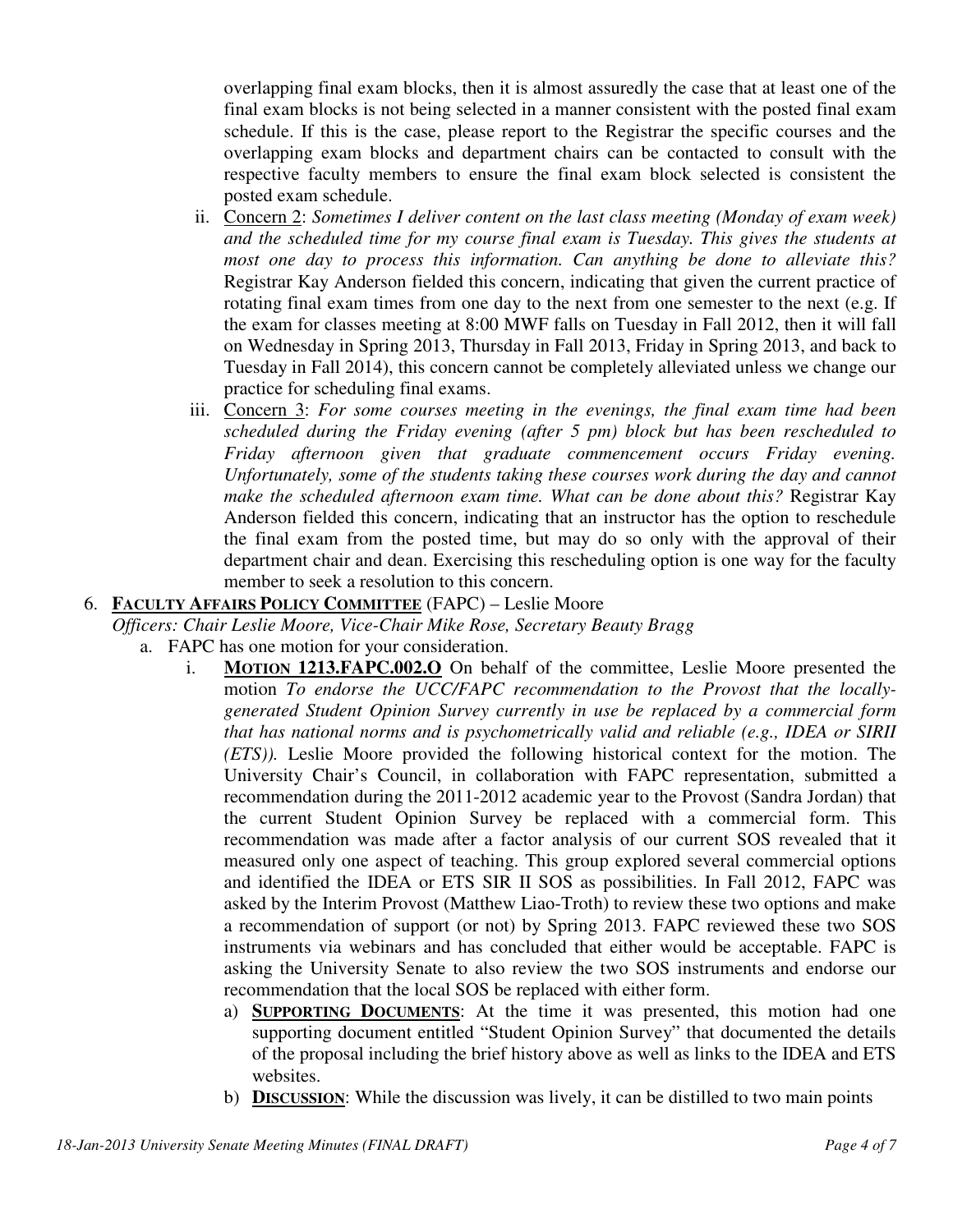- 1. Clarification of the Recommendation The motion references a recommendation from a work group of the University Chairs Council (UCC) yet there is no explicit statement of the recommendations in the supporting documentation. A suggestion from the floor was to add the report of the UCC SOS work group as a supporting document to the motion, a recommendation Leslie Moore agreed to implement. A modification to the motion text was then offered, specifically as a
	- a. **Motion to Amend** A motion *To amend the motion text and strike "e.g., " from the parenthetical at the end of the statement* was made, seconded, and considered. After a brief discussion, this motion to amend was unanimously approved.
- 2. Motion to Postpone Consideration A motion *To postpone consideration of this motion (as amended) to the 15 Feb 2013 meeting of the University Senate to provide elected faculty senators the opportunity to consult with their constituencies on this matter* was made, seconded, and considered. Those supporting this motion to postpone noted that the motion emerged in the database only two weeks prior to this meeting of the University Senate and with the start of classes there was less time to consult with a constituency than usual. Those not supporting this motion indicated that this matter has been under consideration for nearly two years and was circulated to department faculty by many of the department chairs while considered by the University Chairs Council during 2011-2012. As the discussion continued a motion to *call the question (of the motion to postpone)* was made, seconded, and approved. The vote on the motion to postpone was taken first by voice vote and then retaken by ballot vote (a show of hands) where the hand vote results were *nine votes for* and *many more than nine votes against*. Thus, the motion to postpone failed.
- c) **SENATE ACTION**: Following this discussion, Motion 1213.FAPC.002.O was *approved as amended*. To be specific, the final version of the motion text is *To endorse the UCC/FAPC recommendation to the Provost that the locally-generated Student Opinion Survey currently in use be replaced by a commercial form that has national norms and is psychometrically valid and reliable (IDEA or SIRII (ETS))*.
- b. **Post-Tenure Review Policy/Procedures**: A FAPC work group is meeting with Tom Ormond to determine whether the Faculty Post-tenure Review Policy/Procedures needs updating.
- c. **Faculty Scholarship Awards**: FAPC voted to adopt a policy stating that; "Faculty Scholarship Award applicants may submit artifacts and evidence from the three previous calendar years and winners of the award may not apply for three years after winning." We also voted that "the Faculty Scholarship Award Committee is responsible for creating and disseminating to the university community procedures and changes in procedures governing those awards."

# 7. .**STUDENT AFFAIRS POLICY COMMITTEE** (SAPC) – Dianne Chamblee

*Officers: Chair Dianne Chamblee, Vice-Chair Amy Pinney, Secretary James Bridgeforth*

- a. SAPC continued discussion/planning on the initiatives of **Emergency Student Funding** and **Education on Adderall Abuse**. We hope to be able to report on the outcomes of these initiatives at the next University Senate meeting.
- 8. **STUDENT GOVERNMENT ASSOCIATION** (SGA) Cody Allen *Officers: President Cody Allen, Vice President Stephen Hundley, Secretary Sarah Rose Remmes* a. There was no SGA report given at this meeting.
- 9. **RESOURCES, PLANNING AND INSTITUTIONAL POLICY COMMITTEE** (RPIPC) Maureen Horgan *Officers: Chair Maureen Horgan, Vice-Chair Jennifer Graham, Secretary Benjamin Davis* 
	- RPIPC met on 30 November 2012 from 2:00 pm to3:20 pm in Health Sciences Building 2-11.
	- a. **Shared Leave**: On this topic,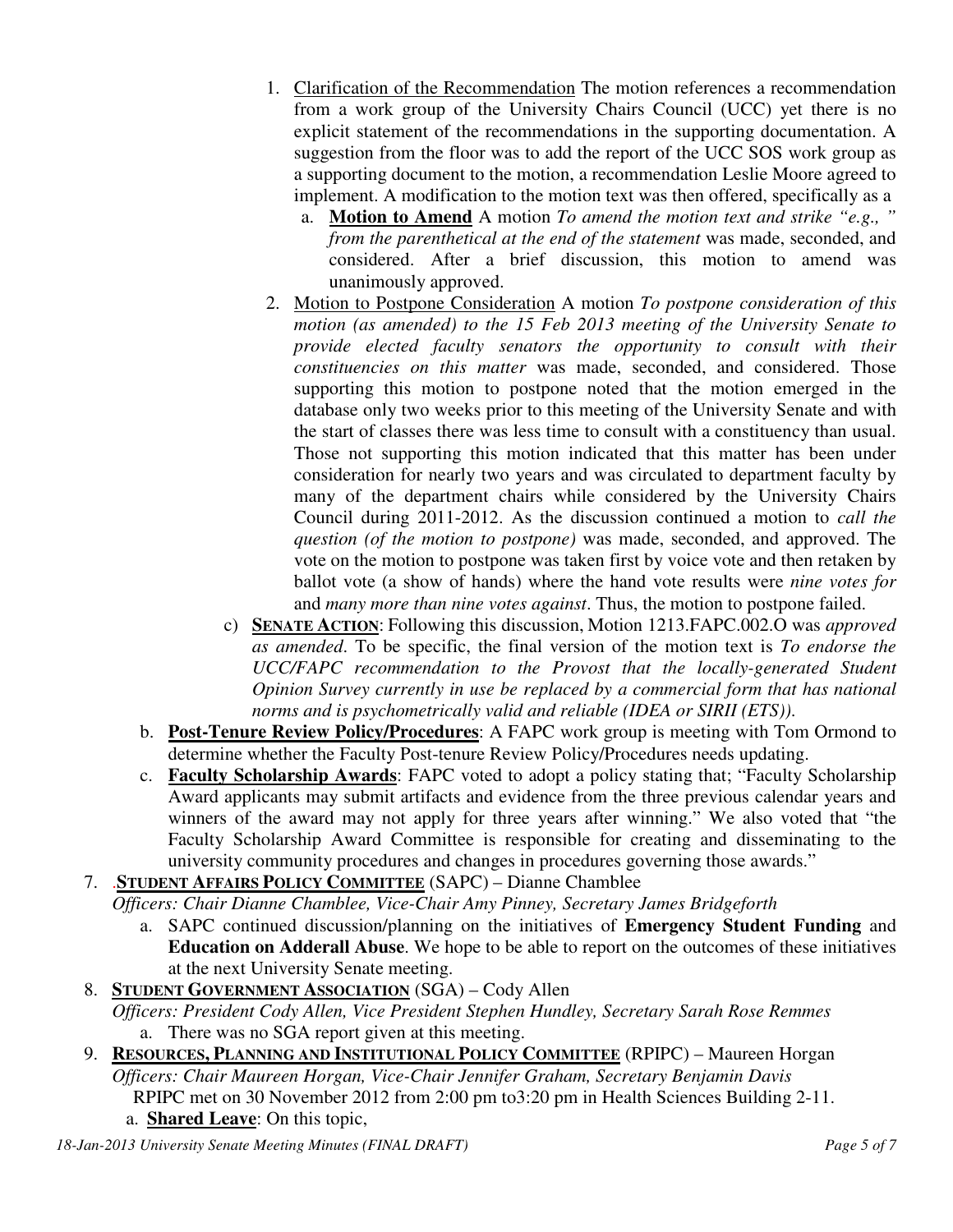- i. Toi Franks (from the Shared Leave Pool Task Force) has been shepherding this proposal. She reported that Rod Kelly (Director and Chief Human Resources Officer) requested and received feedback from the USG staff on our proposed Shared Leave Pool document. The revisions are expected to be done by 22 January and RPIPC will address this at its 25 January meeting.
- b. **Public Art Policy**: On this topic,
	- i. Multiple drafts have circulated. Catherine Whelan has provided help with format issues.
	- ii. Among the points of conversation have been clarifying the policy and procedural aspects of the drafts. RPIPC will address this at its 25 January meeting. Bill Fisher (Chair, Art Department) will attend this meeting.
- c. **Smoking Policy Enforcement**: On this topic,
	- i. The most recent recommendations from the RPIPC task force led by Kirk Armstrong have centered on education and applying peer pressure, building a culture on campus with a sustainable message. Specific recommendations include work with SGA PR Committee, Mass Comm's PR classes, and Rachel Sullivan (University Health Educator) to emphasize peer enforcement from students.
	- ii. Kirk checked with the other schools in the UGA system that have "Smoke-Free" campuses (Armstrong Atlantic and GA State) and received feedback from GA State that they have decided that enforcement of the policy is difficult, and to rely on "collective efforts or peer pressure." There has been some word that the BoR is considering making all the schools in the system Smoke-Free Campuses.
	- iii. An additional issue is that it is Georgia College policy to list contact information on the website pages to alleviate the visitor from feeling stranded and to provide consistency, and in the absence of a point person on this issue, Amy Whatley (Associate Director, Wellness and Recreation Center) is listed on the Smoking Policy page because she teaches Smoking Cessation classes. Her contact on the page means she has to field all of the complaints about lack of enforcement of the policy. Amy would like to have her contact information removed.
	- iv. RPIPC feels that someone should be the point person for the educational effort and be listed on the website, (but RPIPC is not in a position to appoint the most appropriate individual).

### **President's Report**: President Steve Dorman

1. As President Dorman had extended regrets and was unable to attend this meeting, no President's Report was given. Catherine Whelan reminded university senators that President Dorman had delivered a *State of the University* address at the recent University Convocation held at 2:00 on Friday, 11 January 2013.

**Provost's Report**: Associate Provost Tom Ormond provided the report for Interim Provost Matthew Liao-Troth

- 1. **Prioritization Process** The prioritization process for academic and support programs kicked off yesterday with 170 participants attending three workshops run by Mr. Larry Goldstein. All workshops highlighted Robert Dickeson's prioritization model, a model, which has been used across the country. Everyone is encouraged to get to know this model.
- 2. **Promotion and Tenure** Promotion and Tenure letters should be leaving the president's office by the end of the month.
- 3. **Complete College Georgia (CCG)** There is a second Complete College America system meeting, taking place in Athens on February 18 & 19. USG institutions will be sending teams of seven individuals. President Dorman is taking the lead on this issue and has assembled a team of seven to represent the institution. They include President Dorman, Jason Huffman (Strategic Initiatives), Suzanne Pittman (Enrollment Management), Ed Hale (Institutional Research), Jane Hinson (Education), Johnny Grant (Community), and Tom Ormond (Associate Provost). Tom Ormond will ensure that the campus community is notified on CCG developments.

### 4. **SACS-COC**